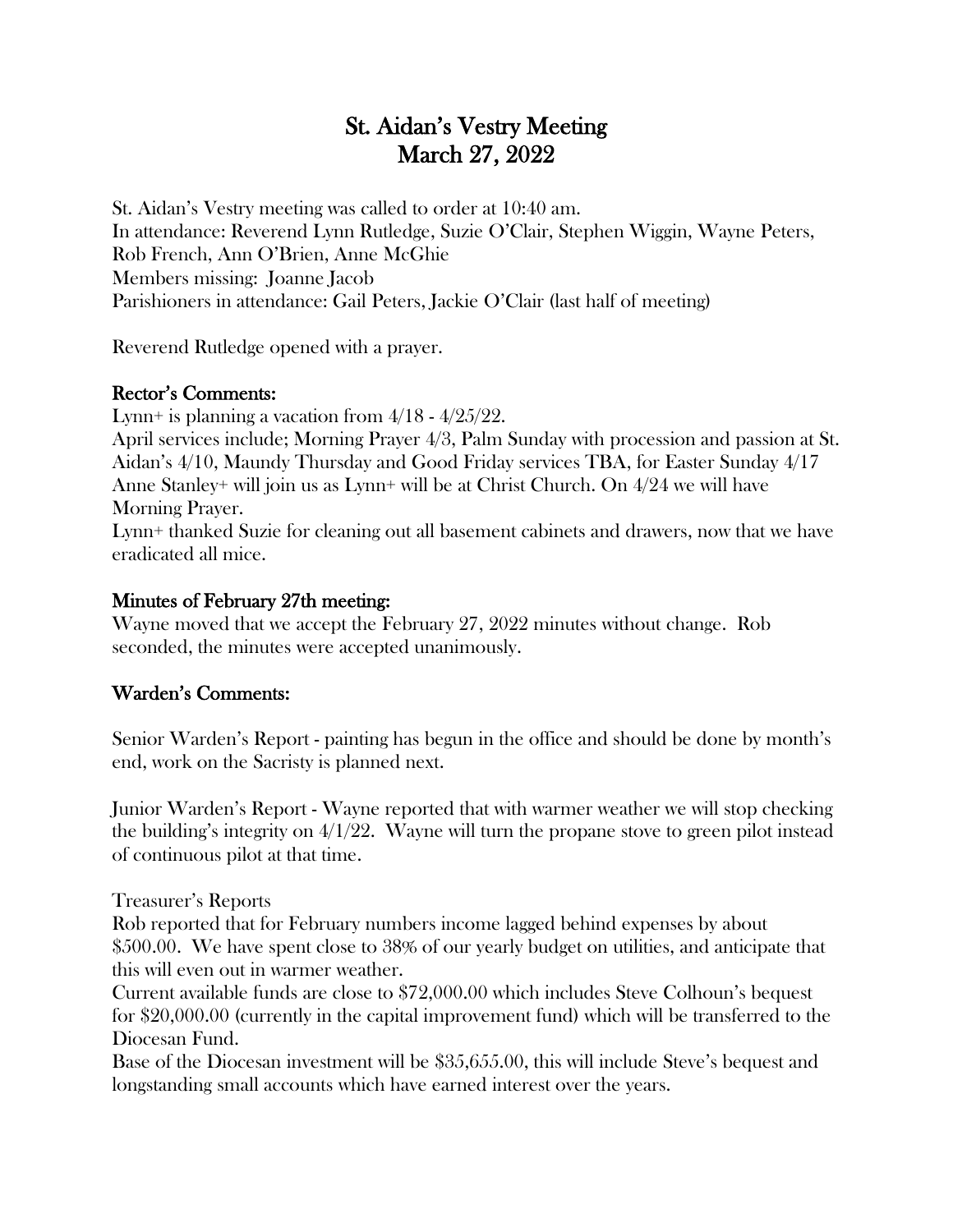Suzie moved to accept the financial report for February 2022. Steve seconded. The February financial report was approved unanimously.

## Old Business:

Safe Church Training – Lynn+ had previously guided that most Vestry members would need to take one module plus State of Maine training however she has checked and all certificates have expired so Vestry members will need to take the training by the end of the year. Lynn+ will send us more information.

Other International Organizations to donate to - we reviewed a list reviewed and recommended by Suzie of three organizations which are positively reviewed at https://www.givewell.org/charities/top-charities.

We also considered World Central Kitchen, recommended by Anne which serves meals to Ukranian families. More information can be found at https://wck.org/relief/activationchefs-for-ukraine.

Steve mentioned that Episcopal Relief and Development has a specific link to donate to Ukranians.

Anne suggests that we remain responsive to local/global needs in a time sensitive way. Suzie shared information on Lutheran World Relief (not on above Givewell website) which supports rural economies and livelihoods as well as humanitarian assistance for places like Ukraine, see <https://lwr.org/>

Gail discussed that other places are in need as well; she recently read about Afghanistan and needs for support which have increased after the US military exit.

Lynn+ asks us to check and consider these websites for our next Vestry meeting.

Undercroft Committee – Lynn+ sent an email to ask for interested volunteers. She has received 5 responses and had requested 3 members. Lynn+ suggests that Gail consider chairing the Undercroft Committee as the project was her idea. Lynn+ also suggests that the committee be comprised of the other 4 interested people including; Anne McGhie, Dale Miller, Lori Schnieders and Jackie O'Clair.

Anne asks about putting money aside for a tree or shrub in the Memorial Garden. Steve so enjoyed the outside and tending the gardens and grounds.

Easter - Easter Sunday is April 17th, and Lynn+ will be serving at Christ Church that day. Anne Stanley+ will serve at St. Aidan's.

Grounds - Steve asked if the plan remains for installation of a concrete step to decrease the height of the bottom step. Wayne will consider this when mud season ends. Rob suggested that raising the height of the parking lot may be another strategy.

### New Business:

None